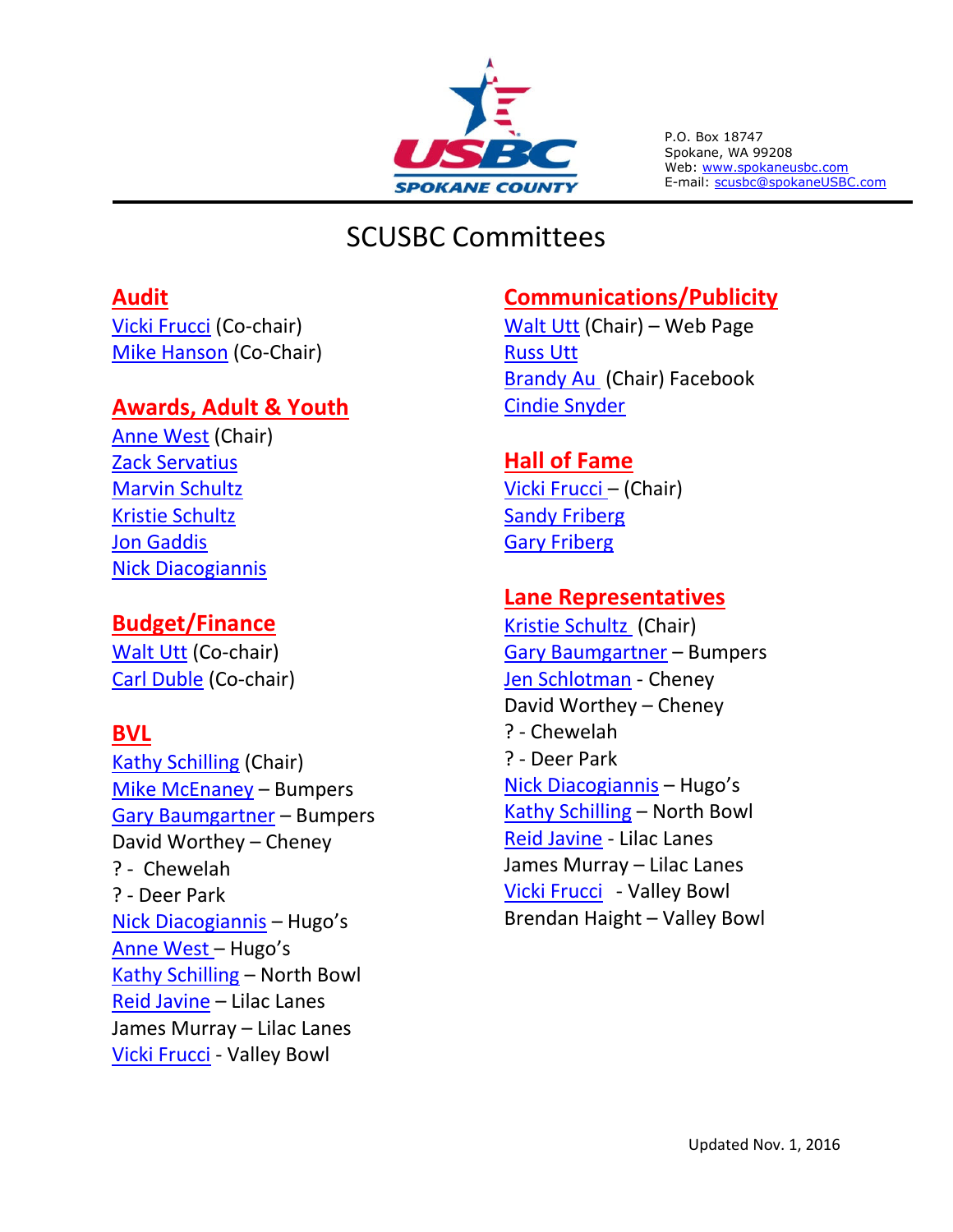

P.O. Box 18747 Spokane, WA 99208 Web: <u>www.spokaneusbc.com</u> E-mail: scusbc@spokaneUSBC.com

#### **Legislative**

**Walt Utt (Chair)** Carl Duble Kathy Schilling

#### **Lane Certification**

Kathy Schilling (Chair) Fred Hines Jalen Hines Zack Servatius

#### **Nominating**

Jason Haight (Chair) Cindie Snyder Brandy Au Kristie Schultz

#### **Operations Manual**

**Walt Utt (Chair)** Brandy Au Anne West Kathy Schilling

#### **Brackets**

Anne West (Chair) Carrie Haight Jalen Hines Marvin Schultz Kristie Schultz Fred Hines

#### **Tournaments**

Carl Duble (Tournament Director) Anne West (Chair) Brandy Au Nick Diacogiannis Zack Servatius Jon Gaddis Jalen Hines Walt Utt Fred Hines Kristie Schultz Marvin Schultz Jason Haight

### **Ways & Means/Fundraising**

Brandy Au Cindie Snyder Krishel Spurlock Hayley Cardinale Jalen Hines

#### **Uniforms**

Kathy Schilling (Chair) Anne West Nick Diacogiannis Jon Gaddis